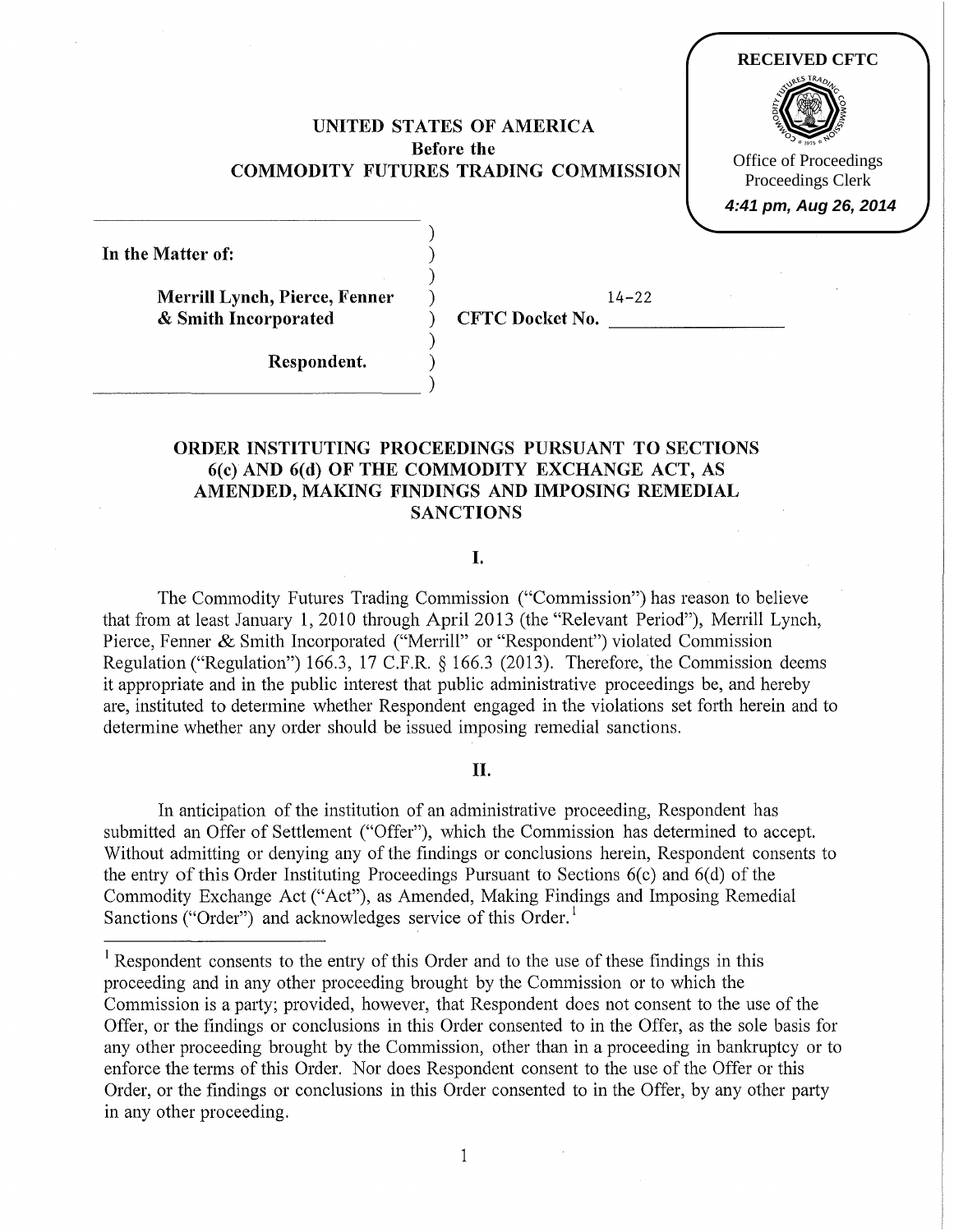The Commission finds the following:

## **A. SUMMARY**

During the Relevant Period, Merrill failed to supervise diligently its officers', employees', and agents' processing of exchange and clearing fees charged to its customers, in violation of Regulation 166.3. As a result, Merrill's reconciliation process for identifying and correcting discrepancies between the invoices from the exchange clearinghouses and the amounts charged to customers has been inaccurate and faulty since at least January **1,** 2010, and led to instances in which Merrill appears to have overcharged some customers and undercharged others. Where Merrill has confirmed that there was an overcharge to a customer, the customer's account has been adjusted, but Merrill has been unable to fully resolve some discrepancies. Additionally, during the Relevant Period, Merrill did not hire qualified personnel to conduct and oversee the fee reconciliations or provide adequate training to existing personnel regarding fee reconciliations.

## **B. RESPONDENT**

Merrill Lynch, Pierce, Fenner & Smith Incorporated is a Delaware corporation, registered futures commission merchant ("FCM") and approved swap firm located in New York, New York. Merrill is also a registered broker-dealer with the U.S. Securities and Exchange Commission. According to its CFTC form 1-FR, as of December 31, 2013, Merrill's net capital was \$11 .5 billion.

# **C. FACTS**

## **1. Merrill's Fee Collection Process**

Customer transactions executed on exchanges are subject to payment of exchange and clearing fees that are applied to each transaction in the normal course of business. Merrill receives invoices for these fees from the exchange clearinghouses, which Merrill passes on to its customers. The fees charged by exchanges vary based on the different memberships held by traders, and in addition the exchanges have instituted various incentive programs which provide fee discounts or rebates based on monthly trading volumes in certain contracts. Amounts due under these programs are determined at the end of each month, when the total trading volume across all FCMs for the past month is known. Accordingly, Merrill charges its customers fees on a transaction by transaction basis and then engages in manual processing at the end of each month to compute discounts and credit them to its customer accounts.

Merrill's fee group is responsible for reconciling all customer and firm exchange and clearing fees for each exchange where Merrill is a clearing member, as well as setting up the commercial post-trade processing software to process fees across those exchanges. For each exchange where Merrill is a clearing member, Merrill maintains a separate clearing fees payable account through which it collects clearing fees, including fees from customers, to remit to a

2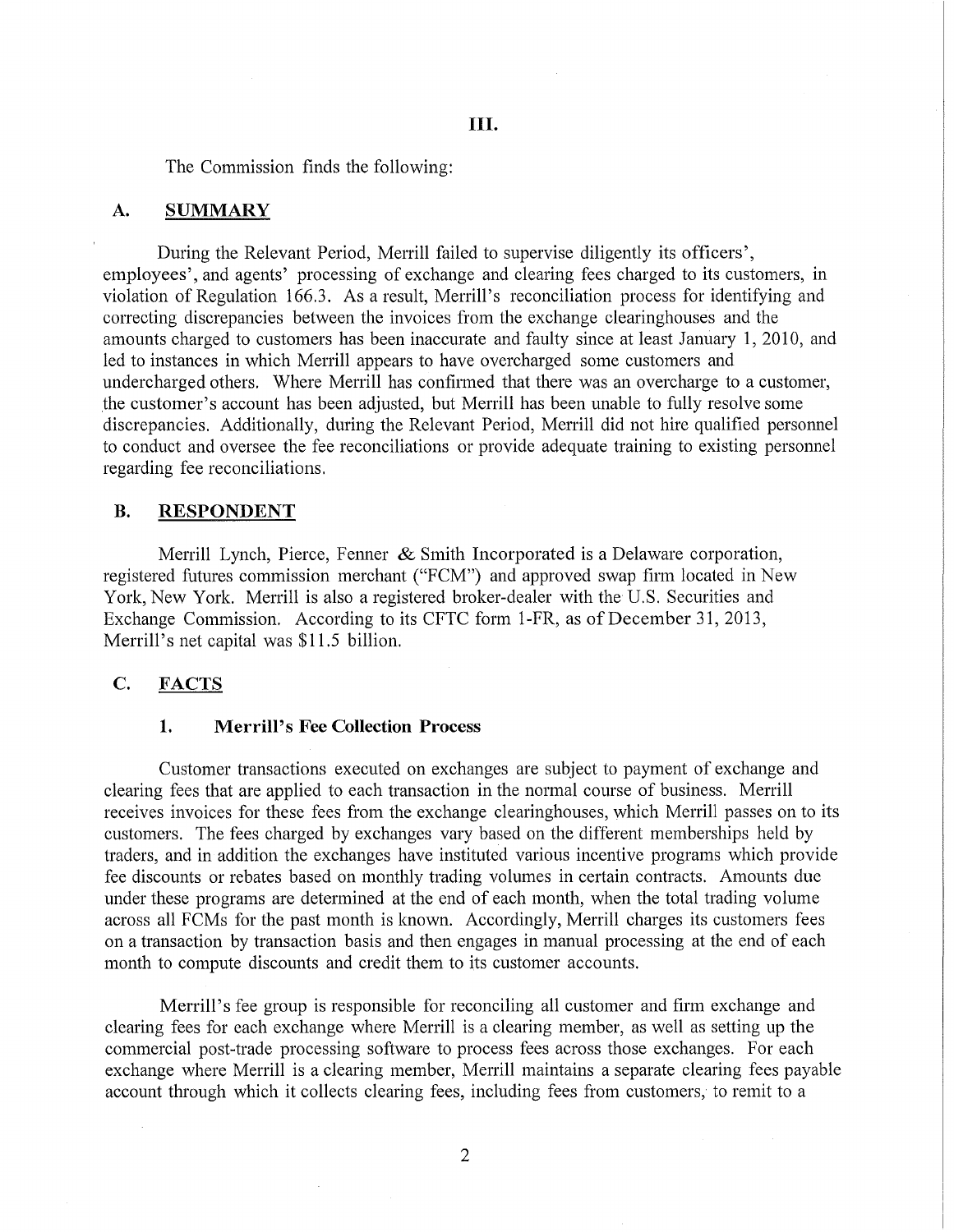particular exchange. Merrill also maintains separate fee accounts to collect and remit National Futures Association ("NFA") fees to the NFA.

The fee group is responsible, on a monthly basis, for reconciling all sub-ledger accounts in its post-trade processing software that collect and remit customer and firm clearing, exchange and pit brokerage to the various exchanges where Merrill is a clearing member as well as fees owed to the NFA. In order to complete a reconciliation of these accounts, the fee group compares the actual invoices billed by the exchange with the balances of the applicable subledger accounts in the post- trade processing software. As part of the reconciliation process the fee group is responsible for the research and reconciliation of any variances or differences (i.e., "breaks") located in the sub- ledger accounts, itemization and aging of those breaks, and identification and preparation of journal entries in the sub-ledger accounts to resolve the differences. Once the sub- ledger accounts are reconciled by the fee group, any adjustments to the balances in those accounts are automatically reflected in Merrill's general ledger.

## **2. Merrill's Failure To Accurately Calculate Fees**

In December 2012, the director of the fee group brought to his manager's attention that he was not able to balance the November 2012 exchange and clearing fees reconciliations prompting senior management of futures operations to review the November and December 2012 clearing and exchange fee reconciliations. The review brought to light weaknesses in the reconciliations regarding the amount of exchange and clearing fees Merrill collected from its customers and the amount of exchange and clearing fees the exchange charged Merrill. This prompted Merrill to conduct an internal review of reconciliations performed by the fee group. The review confirmed that Merrill's reconciliation processes and procedures could not achieve their objective of reconciling the sub-ledger accounts in Merrill's books and records to the clearing and exchange fee invoices Merrill received from the clearing houses. The conclusions of the review were escalated internally in early 2013. At the same time, a project was established to develop the necessary reconciliation improvements and review static data potentially impacting fee calculations. Through this initiative, improvements in clearing, exchange, and pit brokerage fee reconciliation processes and procedures as well as improvements in static data maintenance were implemented beginning in 2013.

#### **3. Remediation of Fee Reconciliation Process**

In April2013, senior management of futures operations fired the fee group's supervisor. Other supervisors at Merrill, including the replacement supervisor for the fee group, impressed upon members of the fee group that they needed to identify the cause of any breaks in the fee reconciliations and fix them immediately. The replacement supervisor for the fee group, hired in July 2013, however, was also fired from Merrill in January 2014. However, as a result of an internal reorganization, his duties relating to the fee group had been assumed by a new Vice President Manager in November 2013.

Between April 2013 and March 2014, Merrill retained two outside consulting firms to review its fee reconciliation process, analyze static data and review and correct past fee reconciliations. These consultants worked on implementing procedures for reconciling exchange

3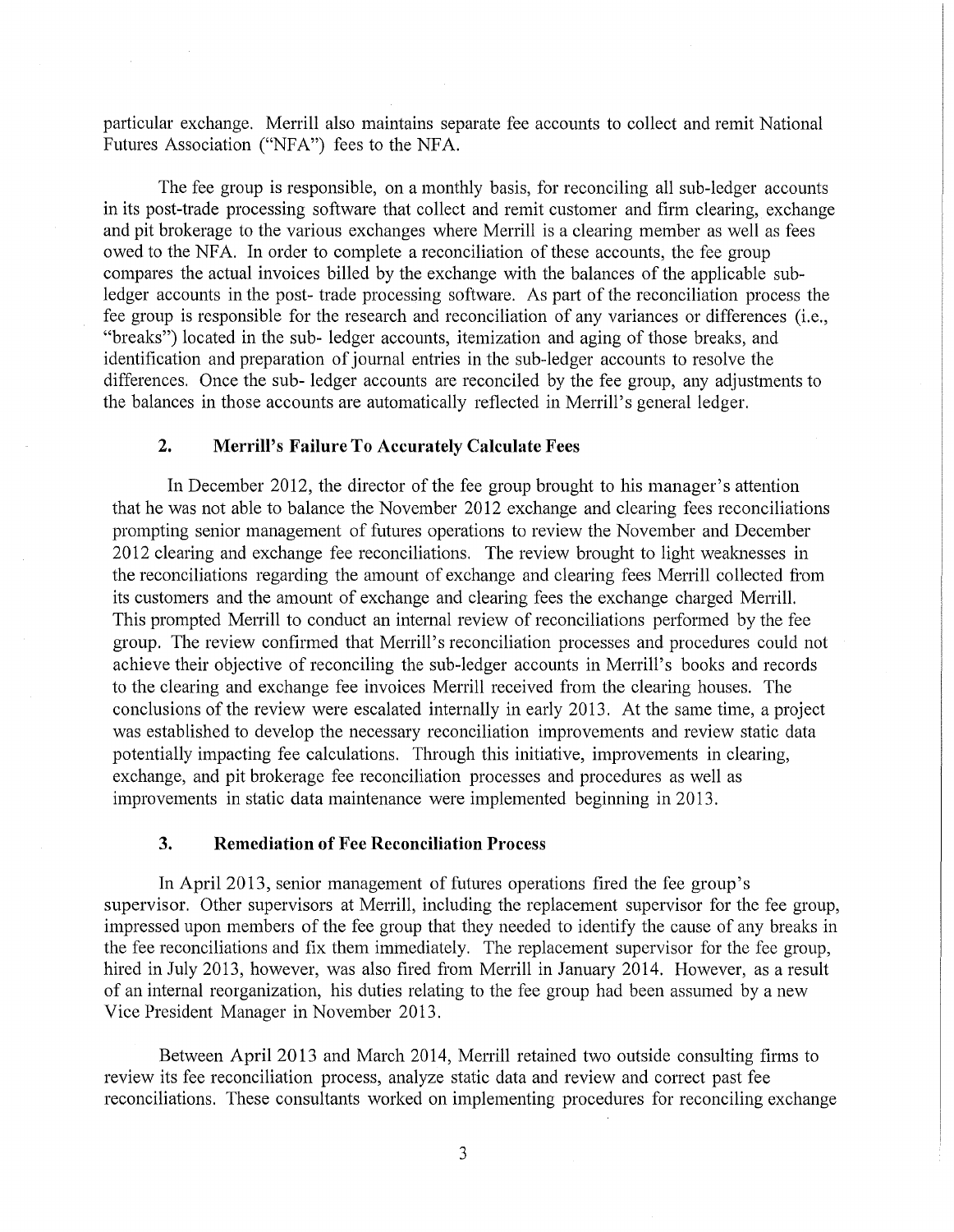and clearing fees to pass on to Merrill's customers and to determine the total amount of money Merrill may have overcharged its customers for Chicago Board of Trade ("CBOT") and CME exchange and clearing fees during a specified period. Initially, Merrill planned to review CME and CBOT fee reconciliations for 2013 before deciding whether to review additional prior years. However, after consultation with the Commission, Merrill has now reviewed fee reconciliations for CME fees from January 2010 through October 2013 and CBOT fees from January 2011 to October 2013 and determined that they were not done properly, and as a result Merrill overaccrued fees from some clients and under-accrued fees from others. These fee reconciliations show that Merrill paid more than \$318 million in exchange and clearing fees to the CME and CBOT during that time, but had unexplained over-accruals of approximately \$451,318 (0.14% of fees paid) from 196 clients.

# 4. Merrill's Lack of Training and Procedures Regarding Processing of Exchange and Clearing Fees Charged to Customers.

Throughout the Relevant Period, Merrill did not provide any completed procedures manuals regarding fee reconciliations to its staff. Until at least April 2013, Merrill's procedures regarding how to conduct reconciliations of clearing and exchange fees charged to customers or to detect inaccuracies in the fees charged consisted of a one page check-list. Employees did not receive any meaningful training regarding how to conduct fee reconciliations until 2013. Within the fee group, the minimal written fee reconciliation procedures Merrill had were viewed as "not fit for purpose" because they were "fundamentally flawed". Ultimately, if any fee reconciliation procedures existed, the fee group did not understand them and had not been properly trained in accounting and controls. In March 2013, Merrill began implementing improved reconciliation procedures and working on a lengthy document to reflect these procedures, which was completed in May 2014.

# IV.

#### LEGAL DISCUSSION

## A. Merrill Failed to Properly Supervise Its Employees

Regulation 166.3, 17 C.P.R. § 166.3 (2013), requires:

Each Commission registrant, except an associated person who has no supervisory duties, must diligently supervise the handling by its partners, officers, employees and agents (or persons occupying a similar status or performing a similar function) of all commodity interest accounts carried, operated, advised or introduced by the registrant and all other activities of its partners, officers, employees and agents (or persons occupying a similar status or performing a similar function) relating to its business as a Commission registrant.

A violation under Regulation 166.3 is an independent violation for which no underlying violation is necessary. *See In re FCStone LLC,* No. 13-24, at 8 (CFTC May 29, 2013); *In re Collins,* [1996-1998 Transfer Binder] Comm. Fut. L. Rep. (CCH) ¶ 27,194 at 45,744 (CFTC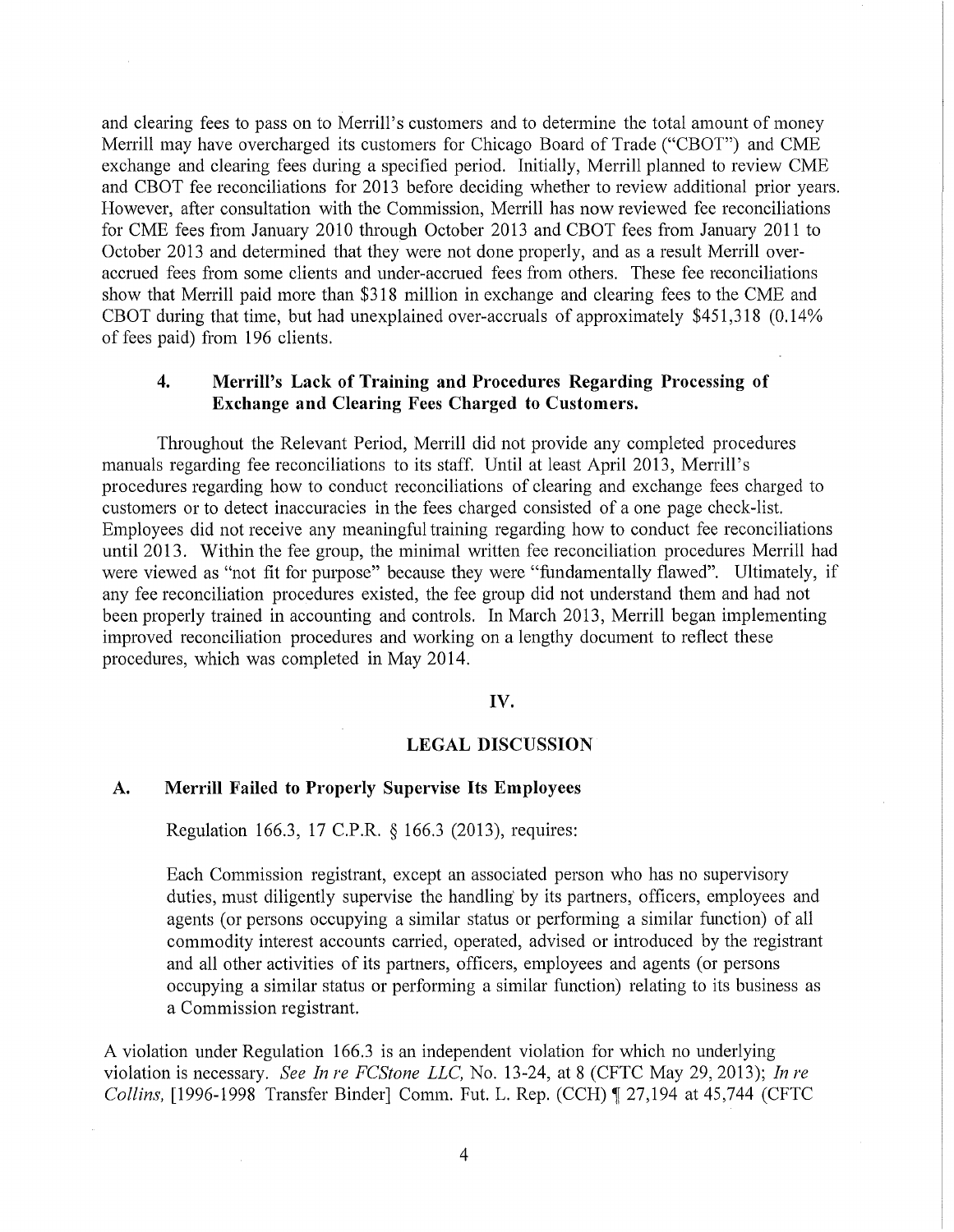# Dec. 10, 1997).

A violation of Regulation 166.3 is demonstrated by showing either that: (1) the registrant's supervisory system was generally inadequate; or (2) the registrant failed to perform its supervisory duties diligently. *In re Rosenthal Collins Group, LLC,* [2012 Transfer Binder] Comm. Put. L. Rep. (CCH) ~ 32,166 at 69,269 (CFTC Apr. 12, 2012); *In re Murlas Commodities, [1994-1996 Transfer Binder] Comm. Fut. L. Rep. (CCH)* ¶ 26,485 at 43,161 (CFTC Sept. 1, 1995); *In re GNP Commodities, Inc.,* [1990-1992 Transfer Binder] Comm. Put. L. Rep. (CCH)  $\parallel$  25,360 at 39,219 (CFTC Aug. 11, 1992) (providing that, even if an adequate supervisory system is in place, Regulation 166.3 can still be violated if the supervisory system is not diligently administered); *In re Paragon Futures Assoc.,* [1990-1992 Transfer Binder] Comm. Fut. L. Rep. (CCH) ¶ 25,266 at 38,850 (CFTC Apr. 1, 1992) ("The focus of any proceeding to determine whether Rule 166.3 has been violated will be on whether [a] review [has] occurred and, if it did, whether it was diligent."); *Samson Refining Co. v. Drexel Burnham Lambert, Inc.,* [1987-1990 Transfer Binder] Comm. Fut. L. Rep. (CCH) ¶ 24,596 at 36,566 (CFTC Feb. 16, 1990) (noting that, under Regulation 166.3, an FCM has a "duty to develop procedures for the detection and deterrence of possible wrongdoing by its agents") (internal quotation omitted). Evidence of violations that "should be detected by a diligent system of supervision, either because of the nature of the violations or because the violations have occurred repeatedly" is probative of a failure to supervise. *In re Paragon Futures Assoc.,*  <sup>~</sup>25,266 at 38,850.

During the Relevant Period, with respect to the processing of exchange and clearing fees charged to Merrill's customers, Merrill both employed an inadequate supervisory system and failed to perform its supervisory duties diligently, in violation of Regulation 166.3. Supervisors of the fee group who conducted the reconciliations were not properly trained or qualified to conduct or supervise others conducting fee reconciliations. Additionally, other than a one page check-list, Merrill did not have procedures in place regarding how to conduct fee reconciliations during the Relevant Period, and the fee group did not receive specialized training on how to conduct fee reconciliations until 2013 even though the fee group had been conducting these reconciliations since at least January 2010.

Further, the fee group and its supervisors, who were charged with performing the reconciliations, were not qualified or properly trained to conduct fee reconciliations. Merrill was required to ensure the accuracy of the clearing and exchange fees charged to customers; instead, Merrill allowed its officers, agents, and employees to establish and maintain clearing and exchange fee reconciliations that were inaccurate and faulty. Merrill also failed to detect that it appears to have been overcharging or undercharging certain customers clearing and exchange fees and that its fee reconciliations were inaccurate and faulty until late 2012. Merrill should have monitored its officers, employees, and agents responsible for the fee reconciliations more closely to ensure that they were being done accurately and that the employees conducting and supervising the conduct of the reconciliations were adequately trained and had sufficient procedures in place.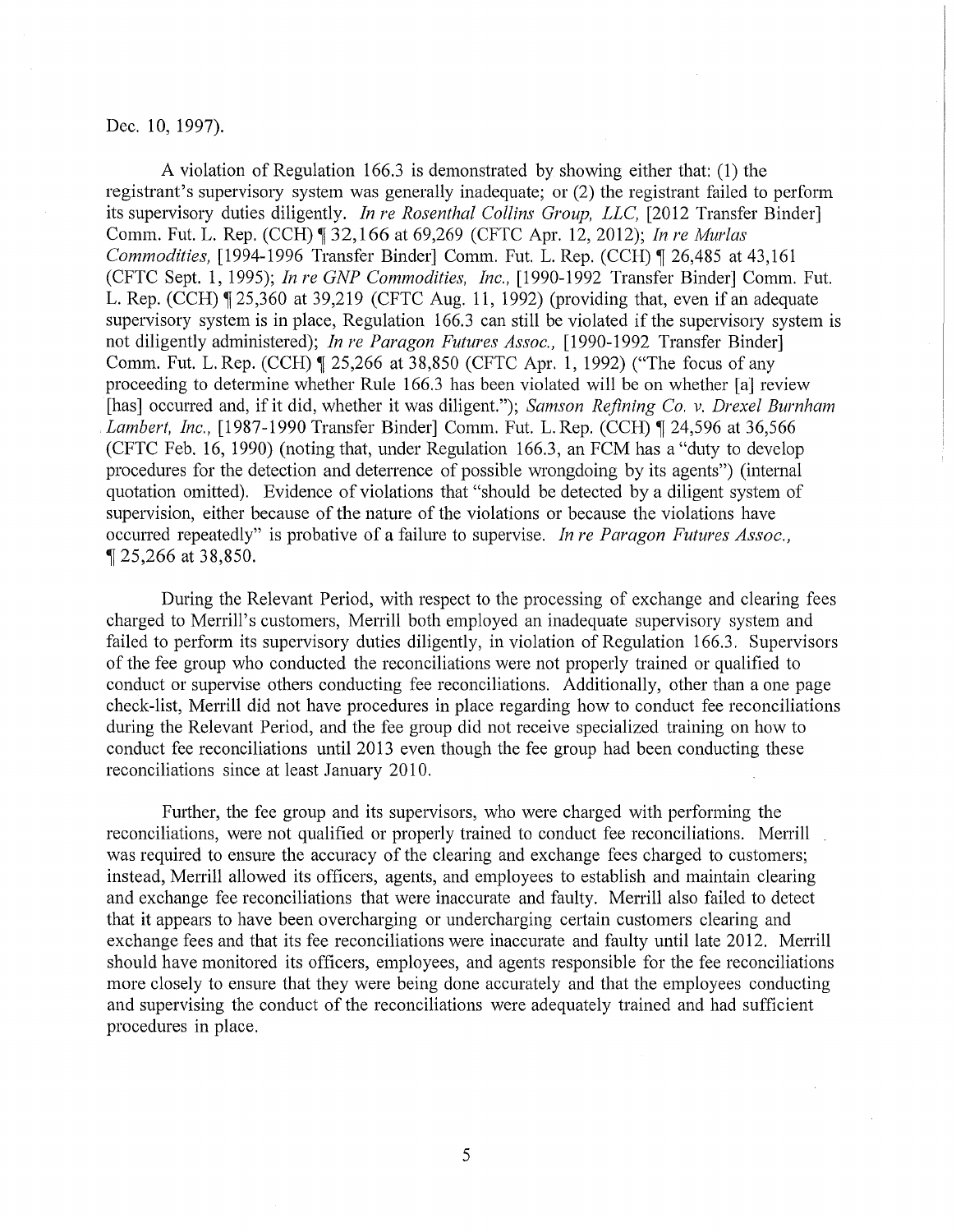# FINDINGS OF VIOLATION

Based on the foregoing, the Commission finds that, during the Relevant Period, Merrill violated Regulation 166.3,17 C.F.R. §166.3.

## VI.

#### OFFER OF SETTLEMENT

Respondent has submitted the Offer in which it, without admitting or denying the findings and conclusions herein:

- A. Acknowledges receipt of service of this Order;
- B. Admits the jurisdiction of the Commission with respect to all matters set forth in this Order and for any action or proceeding brought or authorized by the Commission based on violation of or enforcement of this Order;

C. Waives:

- 1. the filing and service of a complaint and notice of hearing;
- 2. a hearing;
- 3. all post-hearing procedures;
- 4. judicial review by any court;
- 5. any and all objections to the participation by any member of the Commission's staff in the Commission's consideration of the Offer;
- 6. any and all claims that it may possess under the Equal Access to Justice Act, 5 U.S.C. *§* 504 (2006) and 28 U.S.C. *§* 2412 (2006), and/or the rules promulgated by the Commission in conformity therewith, Part 148 of the Commission's Regulations, 17 C.P.R. *§§* 148.1-30 (2011), relating to, or arising from, this proceeding;
- 7. any and all claims that it may possess under the Small Business Regulatory Enforcement Fairness Act of 1996, Pub. L. No. 104-121, *§§* 201-253, 110 Stat. 847, 857-868 (1996), as amended by Pub. L. No. 110-28, *§* 8302, 121 Stat. 112, 204-205 (2007), relating to, or arising from, this proceeding; and
- 8. any claims of Double Jeopardy based on the institution of this proceeding or the entry in this proceeding of any order imposing a civil monetary penalty or any other relief;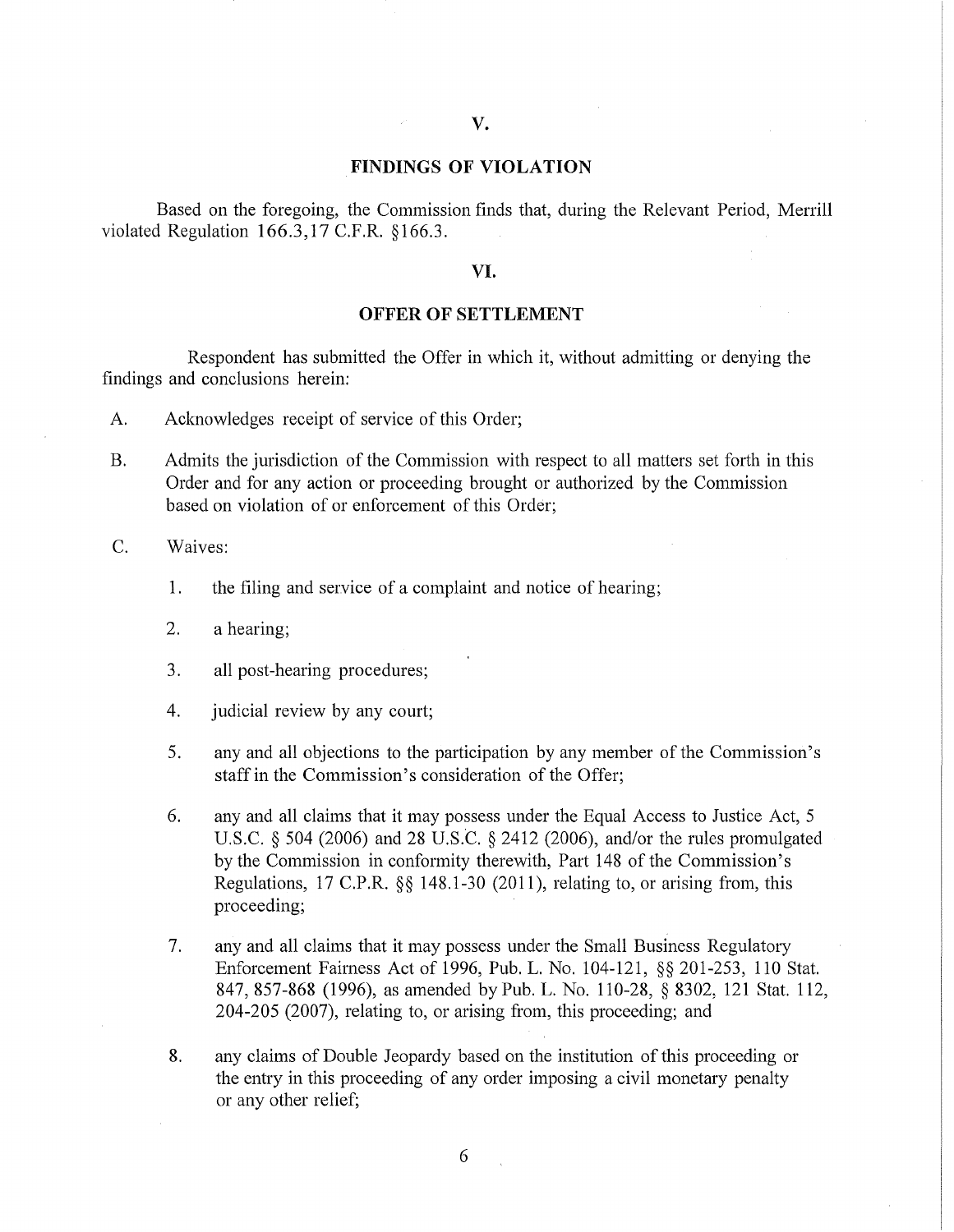- D. Stipulates that the record basis on which this Order is entered shall consist solely of the findings contained in this Order to which Respondents have consented in the Offer;
- E. Consents, solely on the basis of the Offer, to the Commission's entry of this Order that:
	- 1. makes findings by the Commission that Respondent violated Regulation 166.3, 17 C.P.R. § 166.3;
	- 2. orders Respondent to cease and desist from violating Regulation 166.3, 17 C.F.R. § 166.3;
	- 3. orders Respondent to pay a civil monetary penalty in the amount of one million two hundred thousand dollars (\$1 ,200,000) plus post-judgment interest; and
	- 4. orders Respondent and its successors and assigns to comply with its undertakings as set forth below in Section VII of this Order.

Upon consideration, the Commission has determined to accept the Offer.

## VII.

## **ORDER**

#### **Accordingly, IT IS HEREBY ORDERED THAT:**

- A. Respondent shall cease and desist from violating Regulation 166.3, 17 C.F.R. § 166.3 (2013).
- B. Respondent shall pay a civil monetary penalty in the amount of one million two hundred thousand dollars  $(\$1,200,000)$  within ten  $(10)$  days of the date of entry of this Order (the "CMP Obligation"). Post-judgment interest shall accrue on the CMP Obligation beginning on the date of entry of this Order and shall be determined by using the Treasury Bill rate prevailing on the date of entry of this Order pursuant to 28 U.S.C. § 1961 (2006). Respondent shall pay the CMP Obligation by electronic funds transfer, U.S. postal money order, certified check, bank cashier's check, or bank money order. If payment is to be made other than by electronic funds transfer, then the payment shall be made payable to the Commodity Futures Trading Commission and sent to the address below:

Commodity Futures Trading Commission Division of Enforcement ATTN: Accounts Receivables--- AMZ 340 E-mail Box: 9-AMC-AMZ-AR-CFTC DOT/FAA/MMAC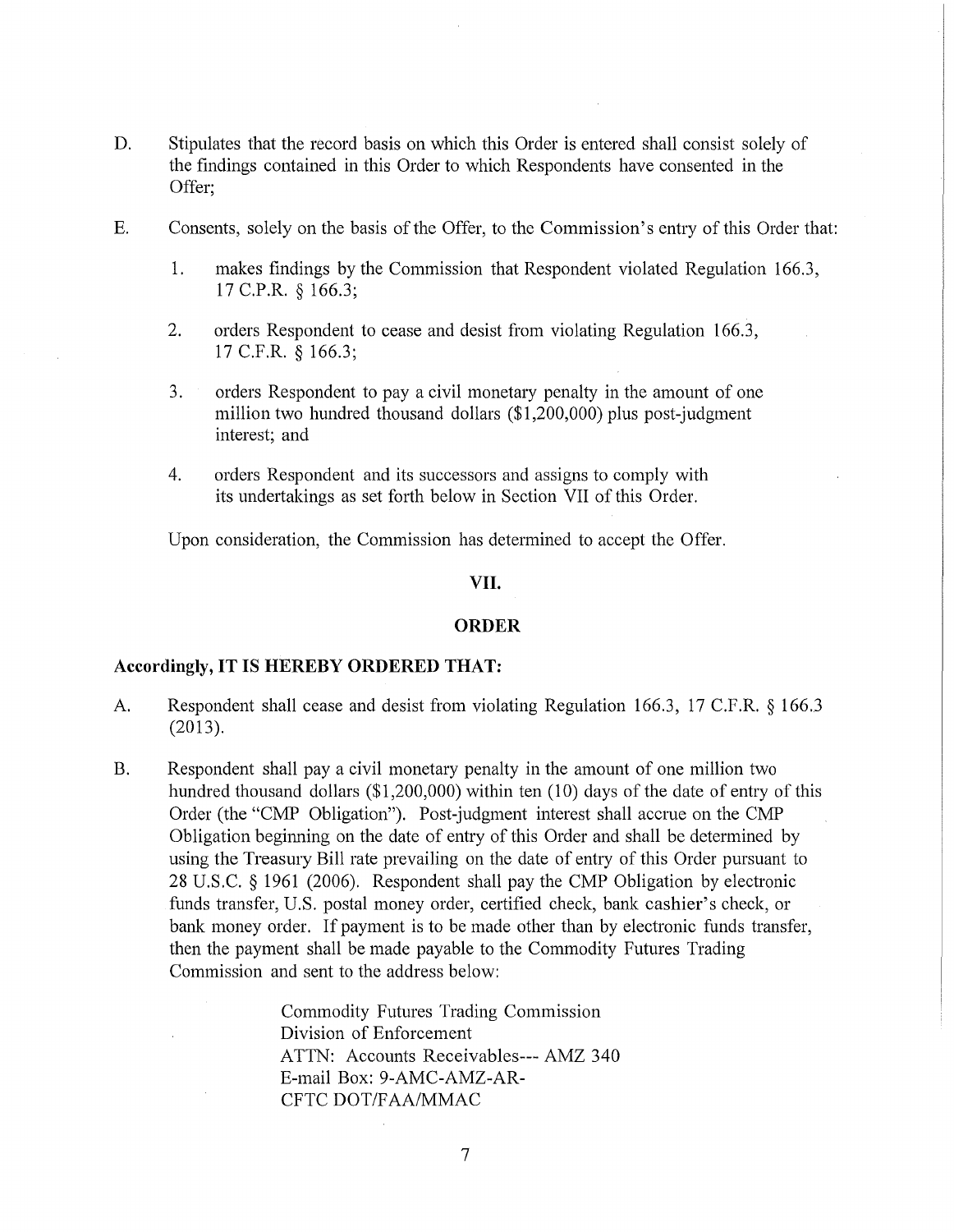6500 S. MacArthur Blvd. Oklahoma City, OK 73169 Telephone: (405) 954-7262

If payment is to be made by electronic funds transfer, Respondent shall contact Nikki Gibson or her successor at the above address to receive payment instructions and shall fully comply with those instructions. Respondent shall accompany payment of the CMP Obligation with a cover letter that identifies the paying Respondent and the name and docket number of this proceeding. The paying Respondent shall simultaneously transmit copies of the cover letter and the form of payment to the Chief Financial Officer, Commodity Futures Trading Commission, Three Lafayette Centre, 1155 21st Street, NW, Washington, D.C. 20581.

C. Respondent and its successors and assigns shall comply with the following conditions and undertakings set forth in the Offer:

1. To the extent it has not already done so, Respondent will immediately undertake to implement strengthened processes and procedures related to futures exchange and clearing fee reconciliations that will not only improve accuracy, but detect when Respondent's customers have been charged inaccurate futures exchange and clearing fees. Within thirty (30) days of the effective date of this Order, Respondent will hire an outside consulting firm ("Consultant") that is not unacceptable to the Commission and who is knowledgeable of the Act and Regulations, possesses strong internal control expertise, including expertise on conducting futures exchange and clearing fee reconciliations and has previously provided consulting services to FCMs. The Consultant shall review and assess Respondent's processes and procedures regarding futures exchange and clearing fee reconciliations, provide training, and make recommendations to prevent future violations of the Act and Regulations, and assist Respondent in reviewing and updating its current futures exchange and clearing fee processes and procedures as necessary in order to fully comply with the Act and Regulations. Within 120 days after the effective date of this Order, the Consultant will submit to Commission staff a written report describing the processes and procedures it has recommended at that time and any deficiencies in the implementation of such processes and procedures by Respondent. The Consultant shall conduct a review of Respondent's futures exchange and clearing fee reconciliation processes and procedures 90 days after issuing this report, and every 90 days thereafter for a period of one year from the effective date of this order to determine whether Respondent has corrected the deficiencies noted in the report, and the Consultant shall submit a written report of the results of this review to Commission staff within ten (10) days after the completion of such review.